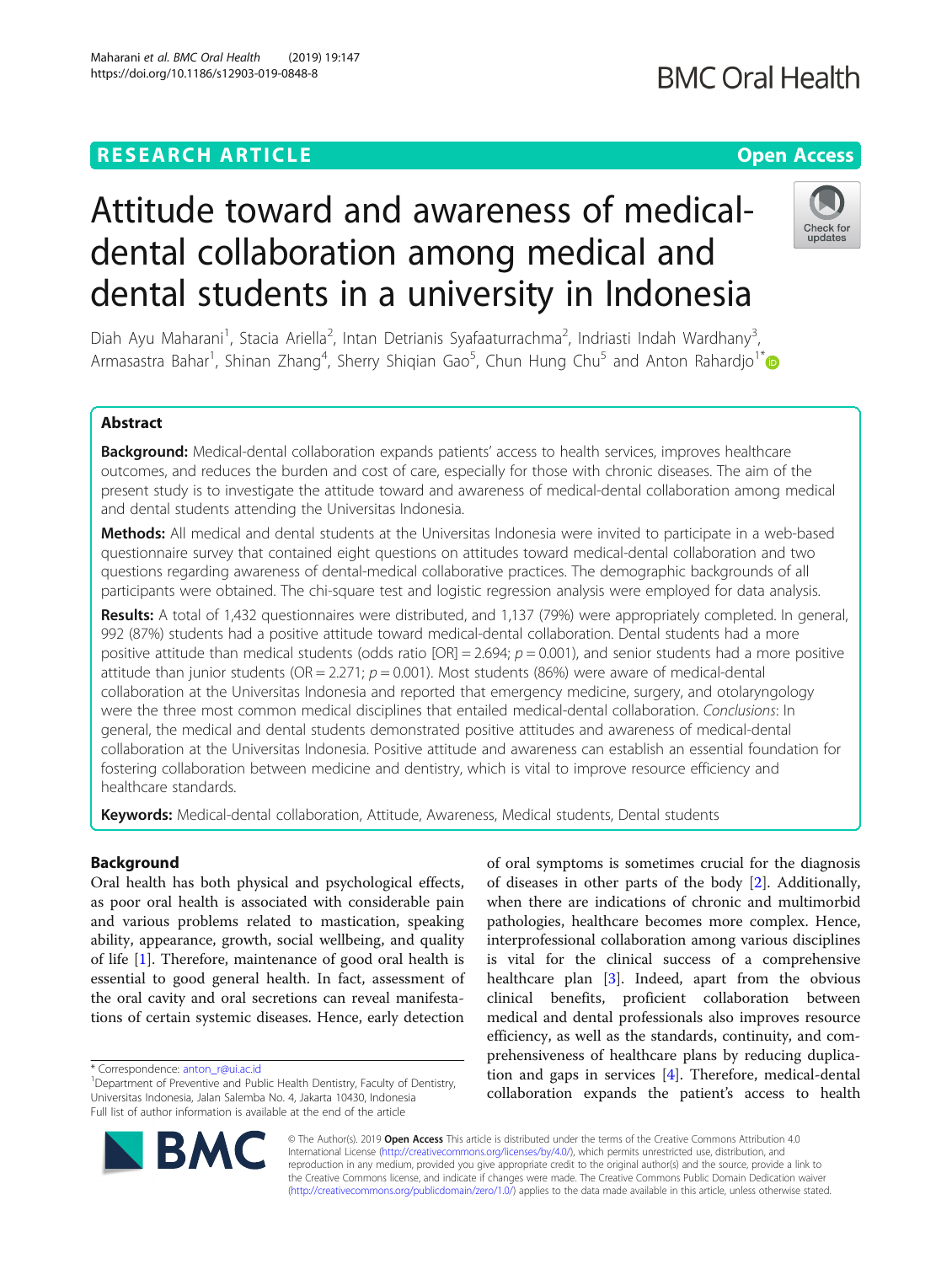services, improves healthcare outcomes, and reduces the burden and cost of care, especially for those with chronic diseases [\[5\]](#page-6-0).

In Indonesia, medical doctors and dentists are trained separately as distinct professionals with different responsibilities [[6\]](#page-6-0). At the Universitas Indonesia, undergraduate students of the Faculty of Medicine and the Faculty of Dentistry must complete 144 credits within eight semesters to meet the criteria of the undergraduate study program. Upon completion of these credits, the medical curriculum of the clinical practice program requires the completion of 69 credits within four semesters, which is then followed by a 1-year internship program conducted by the government. During medical training, the university does not require credits from courses in dentistry. On the other hand, the dental education program (professional stage) requires the completion of 34 credits within four semesters. However, the dental curriculum requires relatively minimal basic medical training. Consequently, dentists usually focus on the diagnosis and treatment of symptoms limited to the oral cavity and may overlook other problems affecting general health. Likewise, medical doctors may fail to assess oral health problems, thereby disregarding indicators of systemic diseases [[4\]](#page-6-0).

Interprofessional education could increase access to health care and provide students with a foundation for collaborative practice in the community, increase awareness of their respective fields, deliver high-quality health care and promote health equity  $[7-10]$  $[7-10]$  $[7-10]$  $[7-10]$ . It follows that it is important to understand the attitude and awareness of dental and medical students with regard to interprofessional care. However, although medical-dental collaboration is essential to clinical practice, limited studies have investigated its impact in the clinical context. Moreover, no study has investigated the perspectives of medical and dental students regarding medical-dental collaboration in Indonesia. Therefore, the aim of the present study is to investigate the attitude towards and awareness about medical-dental collaboration among medical and dental students attending the Universitas Indonesia.

#### Methods

#### Study design and recruitment of participants

In this cross-sectional study, all medical and dental students attending the Universitas Indonesia ( $N = 1,432$ ) were invited to participate in a questionnaire survey in November 2017. The study protocol was approved by the Research Ethics Committee, Faculty of Dentistry, Universitas Indonesia (approval no. 104/Ethical Approval/FKGUI/ix/2017), and written informed consent was obtained from all participants. A link to the web-based questionnaire was sent to the coordinators of each class, who were responsible for distributing the link and monitoring the students during completion of the survey. The survey period was limited to a period of 1 month. The questionnaire was sent out twice: the second wave of questionnaires was sent a week after the first wave, but it was only sent to students who had not yet filled in the questionnaire yet.

#### Questionnaire survey

The questionnaire survey used herein was validated in a previous study [[4](#page-6-0)], which had adapted it from the questions used by other published studies  $[11, 12]$  $[11, 12]$  $[11, 12]$  $[11, 12]$  $[11, 12]$ . The original questionnaire was translated into Bahasa Indonesian by the forward-backward process. For this, the questionnaire was first translated from English to Bahasa Indonesian by an independent bilingual speaker. The validity of the first Bahasa Indonesian draft of the questionnaire was discussed among the members of an expert panel. Then, the draft was translated back into English by a second independent bilingual translator. The back-translated English version was compared with the original English version by the panel members to evaluate the semantic equivalence. Based on the results of semantic equivalence, further revisions were made. A pilot test of the revised version of the questionnaire was conducted using a cohort of 20 university students to ensure the clarity and comprehensiveness of the wording.

The final questionnaire consisted of 3 components and a total of 16 questions. The purpose of the first component was to collect the demographic information of the participants, which included (1) curriculum (medicine or dentistry), (2) year of study (year 1–3 was considered as the junior year/year 4–5 was considered as the senior year), (3) age  $\left( \frac{21}{2} \right. 21$  years), (4) gender (male/female), (5) having a family physician (yes/ no), and (6) time since last dental check-up (≤12 months/> 12 months/no regular dental check-up). The second component focused on the participants' attitudes toward medical-dental collaboration, and it included eight "yes or no" questions. The third component investigated the students' awareness of medical-dental collaboration in Indonesia. If the student was aware of medical-dental collaboration, a follow-up question was asked to assess the perceived links between the field of dentistry and 11 medical disciplines (i.e. emergency medicine, cardiothoracic surgery, clinical oncology, otolaryngology, family medicine, general surgery, obstetrics & gynaecology, orthopaedics & traumatology, paediatric medicine, psychiatry, and radiology) in Indonesia.

#### Data analysis

The collected data were entered into an Excel file by SA and IDS and, then, cleaned and checked by another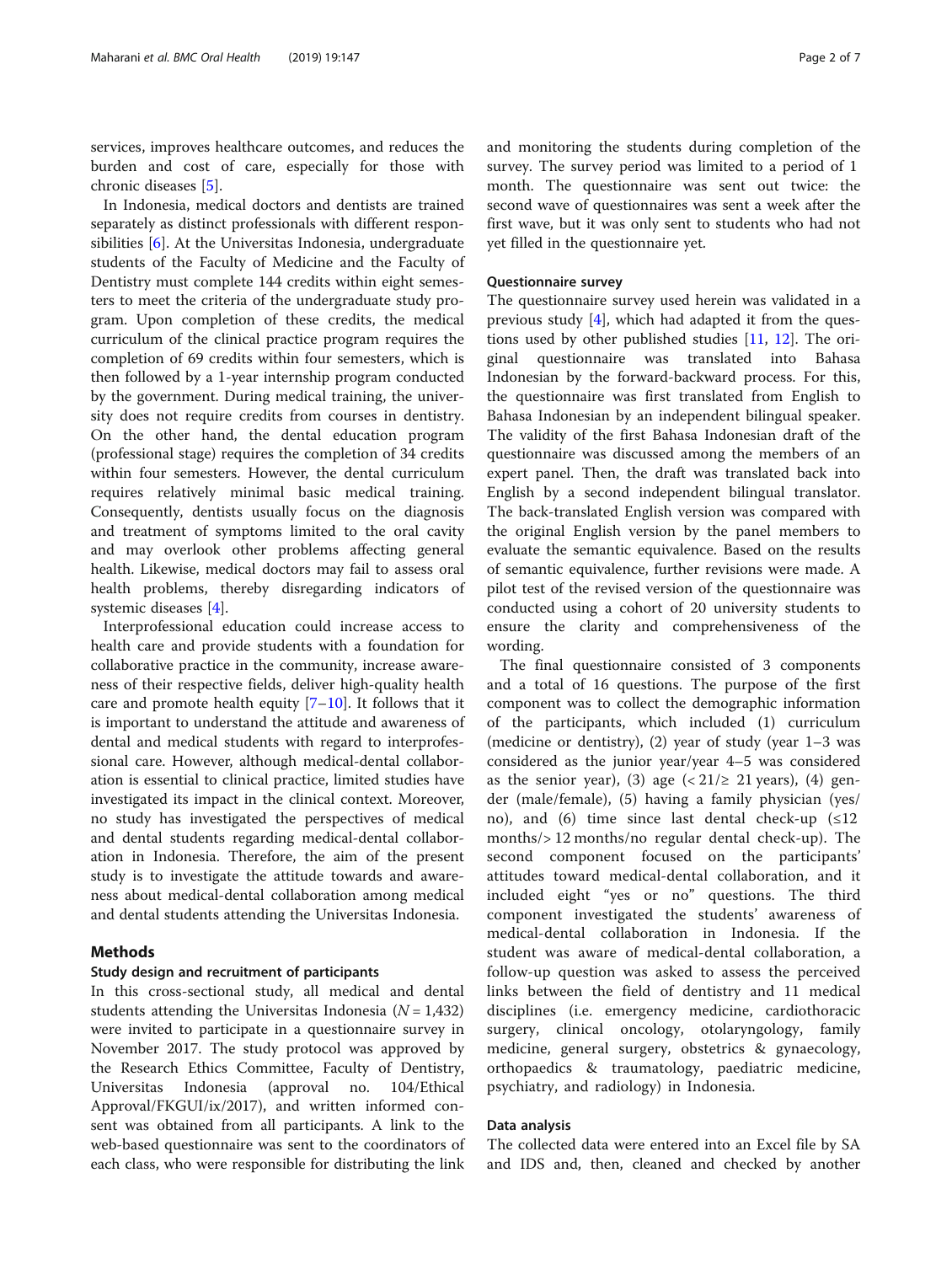| and awareness toward medical-dental collaboration              |            |
|----------------------------------------------------------------|------------|
| Item ( $N = 1137$ respondents)                                 | n (%)      |
| Demographic information                                        |            |
| Curriculum                                                     |            |
| Medicine                                                       | 579 (51)   |
| Dentistry                                                      | 558 (49)   |
| Year of study                                                  |            |
| Year $1-3$                                                     | 721 (63)   |
| Year 4-5                                                       | 416 (37)   |
| Age, years                                                     |            |
| $\leq 20$                                                      | 754 (66)   |
| > 21                                                           | 383 (34)   |
| Gender                                                         |            |
| Male                                                           | 332 (29)   |
| Female                                                         | 805 (71)   |
| Having a family physician                                      |            |
| Yes                                                            | 230 (20)   |
| No                                                             | 907 (80)   |
| Last dental check-up                                           |            |
| < 1 year                                                       | 406 (36)   |
| $\geq$ 1 year                                                  | 21(2)      |
| No regular dental check-up                                     | 710 (62)   |
| Attitude and awareness                                         |            |
| Dentist is a profession similar to medical practitioners       |            |
| Yes                                                            | 1,113 (98) |
| No                                                             | 24(2)      |
| Oral health is an integral part of general health              |            |
| Yes                                                            | 1,100 (97) |
| No                                                             | 37(3)      |
| Dentists should be included in electronic health record system |            |
| Yes                                                            | 1,101 (97) |
| No                                                             | 36(3)      |
| Medical-dental collaboration enhances quality of patient care  |            |
| Yes                                                            | 1,085 (95) |
| No                                                             | 52(5)      |
| Dentist is responsible to advise patients on systemic health   |            |
| Yes                                                            | 980 (86)   |
| No                                                             | 157 (14)   |
| Physician is responsible to advise patients on oral health     |            |
| Yes                                                            | 1,042 (92) |
| No                                                             | 95 (8)     |
| Dental students should have a rotation in medicine             |            |
| Yes                                                            | 766 (67)   |
| No                                                             | 371 (33)   |

<span id="page-2-0"></span>Table 1 Participants' demographic information and attitudes

Table 1 Participants' demographic information and attitudes and awareness toward medical-dental collaboration (Continued)

| Item ( $N = 1137$ respondents)                            | n (%)    |  |
|-----------------------------------------------------------|----------|--|
| Medical students should have a rotation in dentistry      |          |  |
| Yes                                                       | 752 (66) |  |
| Νo                                                        | 385 (34) |  |
| Aware of any collaboration between dentistry and medicine |          |  |
| Yes                                                       | 979 (86) |  |
| No                                                        | 158 (14) |  |
|                                                           |          |  |

researcher (DAM) before analysis. A web-based questionnaire was adopted because it has been reported to be more cost-effective, to have a lower number of missing values and, also, to provide a higher data completeness rate than data collection with paper questionnaires [[13\]](#page-6-0). IBM SPSS Statistics for Windows, version 24.0 (IBM Corporation Armonk, NY, USA) was used to conduct data analysis. Attitudes toward medical-dental collaboration were scored based on a calculation of the responses to eight attitude questions: "Yes" was assigned 1 point and "No" was assigned 0 points. The scores of all the questions were summed up as the total attitude score. The total attitude scores were categorized into three groups: negative (score, 0–2), neutral (score, 3–5), and positive (score, 6–8). Descriptive analysis of the response to each question was conducted. The chi-square test and logistic regression analysis were used to study the relationship between the dependent variables (students' attitudes towards and awareness of medicaldental collaboration) and the independent variables (curriculum, year of study, age, gender, having a family physician, and last dental visit). The statistical significance level was set at 0.05 for all tests.

#### Results

From a total of 1,432 medical and dental students from the Universitas Indonesia who were invited to participate in this study, 1,137 valid questionnaires (response rate, 79%) were collected from 579 medical students and 558 dental students. Table 1 presents the demographic information of the participating students and their attitudes towards and awareness of medical-dental collaboration. Most students (97%) agreed that "oral health is an integral part of general health," but many did not agree that dental students should have a rotation in medicine (33%) or vice versa (34%). The majority of students ( $n =$ 992, 87%) had a positive attitude (score, 6–8) toward medical-dental collaboration, whereas some  $(n = 142,$ 13%) had an neutral attitude (score, 3–5) and three had a negative attitude (score, 0–2). Students with an neutral or negative attitude were combined into one group as "students with a fair attitude," for the following chisquare tests and logistic regression analysis.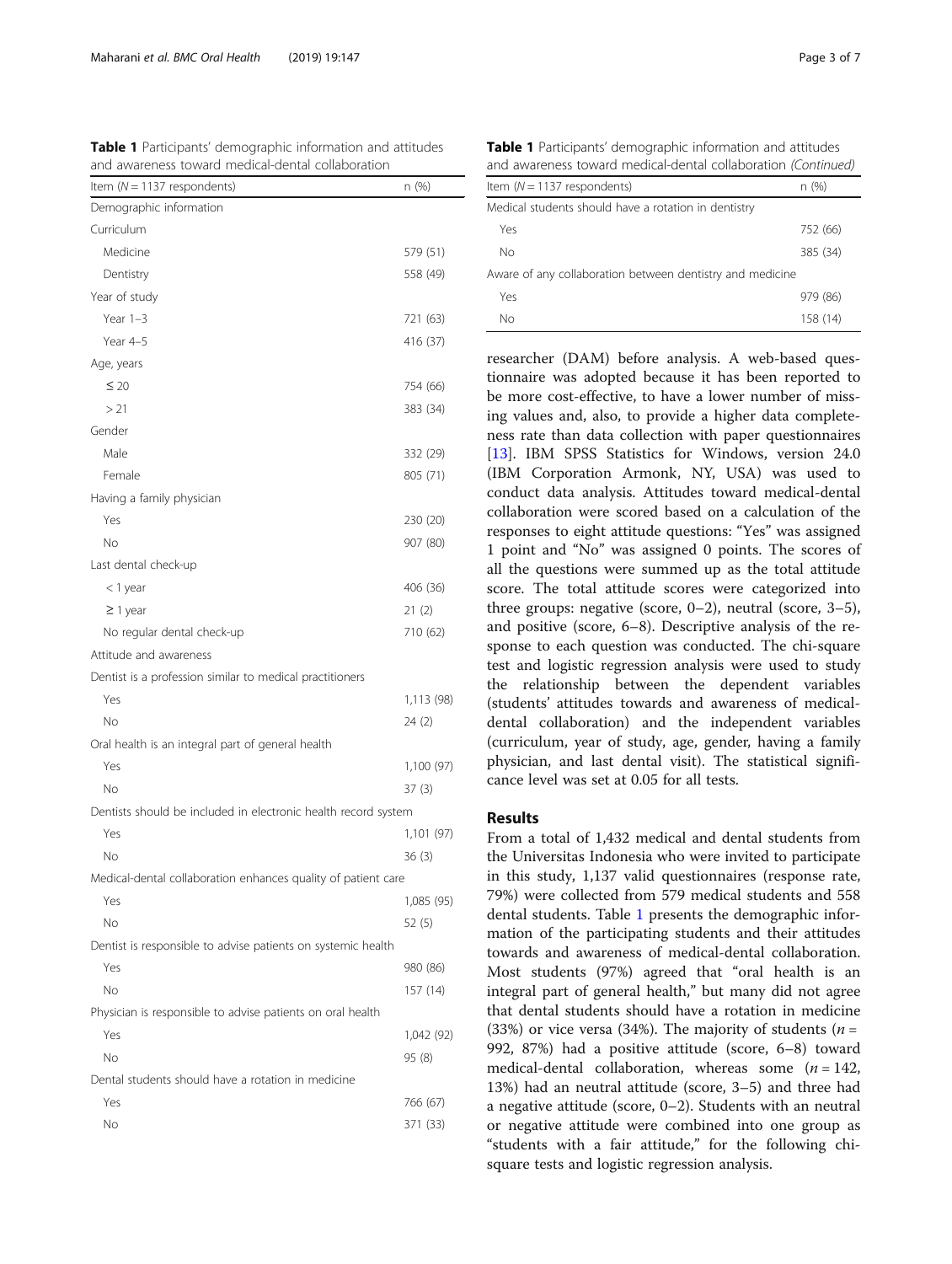Table 2 shows the results of the chi-square test, which indicate the relationships between the students' attitudes toward medical-dental collaboration and the independent variables. The results of logistic regression confirmed that the curriculum and year of study were significant factors related to the students' attitudes (Table 3). Overall, dental students had a more positive attitude toward medical-dental collaboration than medical students (odds ratio  $[OR] = 2.694$ ; 95% confidence interval  $[CI] =$ 1.838–3.948;  $p = 0.001$ ), and senior students (year 4–5) were more positive about the collaboration than junior students (OR = 2.271; 95% CI = 1.497-3.446;  $p = 0.005$ ).

Most students (86%) were aware of medical-dental collaboration (Table [1](#page-2-0)). Table 4 describes the relationships

Table 3 Variables related to the students' attitude toward medical-dental collaboration (logistic regression)

| Variable      | Odds ratio | 95% CI       | р     |
|---------------|------------|--------------|-------|
| Curriculum    |            |              | 0.001 |
| Medicine Ref  |            |              |       |
| Dentistry     | 2.694      | 1.8381-3.948 |       |
| Year of study |            |              | 0.001 |
| Year 1-3 Ref  |            |              |       |
| Year 4-5      | 2.271      | 1.497-3.446  |       |
| Constant      | 3.595      |              | 0.001 |

CI confidence interval, Ref reference

Having a family physician and the control of the 0.461 Last dental check-up 0.159 Yes (907) 780 (86) No (230) 199 (87) < 1 year (21) 17 (81) ≥ 1 year (406) 367 (90) No regular dental check-up (710) 595 (85)

between the students' awareness of medical-dental collaboration and the independent variables. Curriculum, year of study, age, gender, and last dental check-up experience were correlated to students' awareness. The results of logistic regression analysis showed that dental students were more aware of medical-dental collaboration than medical students were  $(OR = 3.352; 95\% CI =$ 2.243–5.010;  $p = 0.001$ ), and senior students (year 4–5) were more aware of the collaboration than junior students (OR = 2.312; 95% CI = 1.541-3.468;  $p = 0.001$ ). Female students were also more aware of the collaboration than males were  $(OR = 1.679; 95\% \text{ CI} = 1.170-$ 2.410;  $p = 0.005$  $p = 0.005$ ) (Table 5). Among the students who reported awareness, 66% were aware of the link between dentistry and emergency medicine; 58%, of the link between dentistry and general surgery; and 57%, of the link between dentistry and otolaryngology. However, only 7% were aware of the association of dentistry with obstetrics & gynaecology (Fig. [1](#page-4-0)).

#### **Discussion**

Based on the findings in the present study, most students were of the opinion that oral health is an essential component of general health and that dentistry is an important field for medical practitioners. However, about one-third of the participants did not agree with medicaldental rotation (in both directions), but this is similar to

Variable (n)  $\blacksquare$  Positive attitude, n  $(\%)$  p

Curriculum 0.001

Year of study 0.001

Age, years 0.050

Gender 2012 Contract to the Contract of the Contract of the Contract of the Contract of the Contract of the Co

|                                  | Awareness, n (%) | р     |
|----------------------------------|------------------|-------|
| Curriculum                       |                  | 0.001 |
| Medicine (579)                   | 458 (79)         |       |
| Dentistry (558)                  | 521 (93)         |       |
| Year of study                    |                  | 0.001 |
| Year 1-3 (721)                   | 598 (83)         |       |
| Year 4-5 (416)                   | 381 (92)         |       |
| Age, years                       |                  | 0.003 |
| $\leq$ 20 (754)                  | 633 (84)         |       |
| $> 21$ (383)                     | 346 (90)         |       |
| Gender                           |                  | 0.001 |
| Male (332)                       | 261 (78)         |       |
| Female (805)                     | 718 (89)         |       |
| Having a family physician        |                  | 0.837 |
| Yes (907)                        | 780 (86)         |       |
| No (230)                         | 199 (87)         |       |
| Last dental check-up             |                  | 0.007 |
| < 1 year (21)                    | 17(81)           |       |
| $\geq$ 1 year (406)              | 367 (90)         |       |
| No regular dental check-up (710) | 595 (85)         |       |

Table 4 Variables related to the students' awareness toward

medical-dental collaboration (chi-square test)

Table 2 Variables related to the students' attitudes toward medical-dental collaboration (chi-square test)

Medicine (579) 476 (82) Dentistry (558) 516 (93)

Year 1-3 (721) 608 (84) Year 4–5 (416) 384 (92)

 $<$  20 (754) 640 (85) > 21 (383) 352 (92)

Male (332) 283 (85) Female (805) 709 (88)

Yes (907) 788 (87) No (230) 204 (89)

< 1 year (21) 20 (95)  $\geq 1$  year (406) 362 (89) No regular dental check-up (710) 610 (86)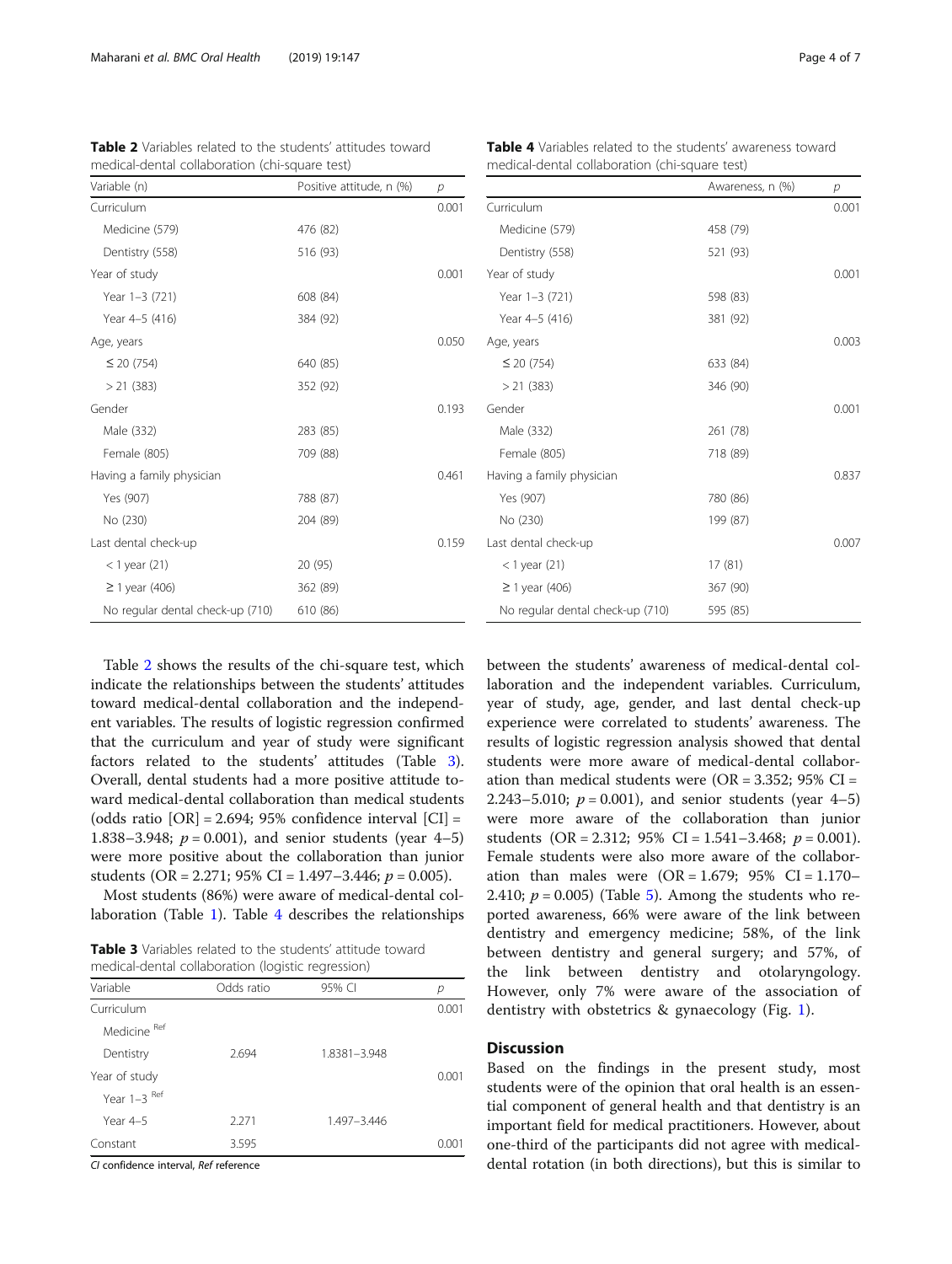<span id="page-4-0"></span>Table 5 Variables related to the students' awareness toward medical-dental collaboration (logistic regression)

| Variable      | Odds ratio | 95% CI          | р     |
|---------------|------------|-----------------|-------|
| Curriculum    |            |                 | 0.001 |
| Medicine Ref  |            |                 |       |
| Dentistry     | 3.352      | $2.243 - 5.010$ |       |
| Year of Study |            |                 | 0.001 |
| Year 1-3 Ref  |            |                 |       |
| Year $4-5$    | 2.312      | 1.541-3.468     |       |
| Gender        |            |                 | 0.005 |
| Male Ref      |            |                 |       |
| Female        | 1.679      | 1.170-2.410     |       |
| Constant      | 2.190      |                 | 0.001 |

CI confidence interval, Ref reference

the situation in another country [[4\]](#page-6-0). This is probably because according to the curriculum of the Universitas Indonesia, medical students are not required to complete dental-related courses. Similarly, dental students have limited exposure to medical training. Nonetheless, both educators and researchers believe that medical-dental rotation is not only beneficial, but also essential for medical and dental education [[14](#page-6-0)].

The results of this study revealed that the curriculum (medicine or dentistry) is related to the students' attitudes toward and, also, awareness of medical-dental collaboration, as reported in previous studies [[4,](#page-6-0) [15](#page-6-0)]. The dental program of the Universitas Indonesia emphasizes on problem-based learning (PBL), while the medical program is a mixture of discipline-based learning and PBL. As part of the PBL curriculum, students work in collaboration to solve the health problems of patients portrayed in case studies, to encourage intellectual exchange, to create a sense of personal involvement, and to inspire discoveries [[14\]](#page-6-0). One study has reported that PBL can enhance the effectiveness of multi-professional collaboration [[16\]](#page-6-0). Therefore, dental students with greater exposure to PBL may have more opportunities to develop good communication skills and a sense of collaboration, which will, consequently, influence their attitudes toward and awareness of medical-dental collaboration.

The year of study was also found to be related to the students' attitudes toward and awareness of medicaldental collaboration, in accordance with the findings of prior studies [\[17](#page-6-0), [18](#page-6-0)]. This can be explained in three ways. First, with advancement in a medical or dental program, the students' sense of responsibility and teamwork are expected to improve [\[17\]](#page-6-0). Second, enhanced training and growth in knowledge and experience may lead to a better understanding of collaboration [\[18](#page-6-0)]. Third, students are exposed to various interprofessional collaborations during clinical training and as they advance through the program. Thus, greater exposure to clinical care and teamwork among senior students might explain why they have better awareness of medicaldental collaboration.

Another interesting finding of this study was that more female students, than males, reported that they were aware of collaboration. Recent evidence strongly suggests that team collaboration is greatly improved by the presence of females in the group [[19\]](#page-6-0). Upon further examination, these effects can be explained in part by the higher levels of social sensitivity exhibited by females. Groups with more women also exhibited greater equality in conversation, thereby further enabling the group members to be responsive to one another and to make the best use of the knowledge and skills of other group members [\[19](#page-6-0), [20](#page-6-0)]. Thus, on account of their higher social capabilities, female students may have greater interest in interprofessional collaboration.

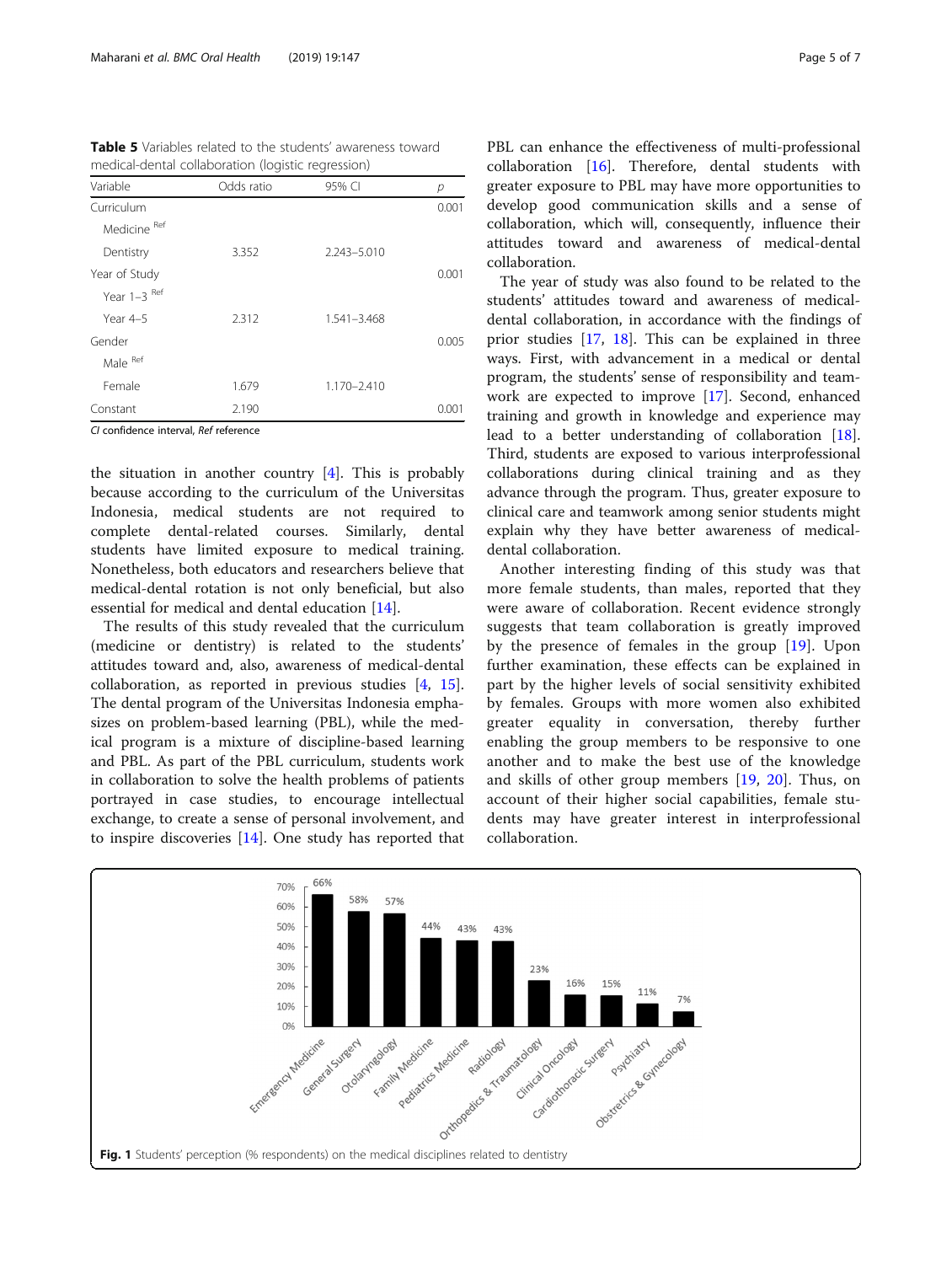In the present study, health behaviours such as having dental visits and having a family physician were correlated with awareness of and a favourable attitude towards learning and collaboration between medical and dental practice; this finding has been corroborated by a previous study [[21](#page-6-0)]. Healthcare personnel's positive attitude and adherence to good health behaviours not only affect their own health behaviour but also, potentially, influences the health behaviour of the patients and the community at large [[22\]](#page-6-0).

According to the current survey results, the most frequently reported medical disciplines correlated to dentistry were emergency medicine, general surgery, and otolaryngology. Here are three possible explanations for this. First, patients presenting with oral-maxillofacial trauma are commonly encountered in the Emergency Department. Medical students may consider dental students to be more equipped to deal with oral trauma as they have greater knowledge of oral-maxillofacial anatomy. Second, the nature of dental surgery is closely related to medical disciplines. Dentists, especially oral-maxillofacial specialists, perform surgeries for periodontal treatment, complicated extractions, and treatment of oral cancer. Third, the ears, nose, and throat are in the proximity of the oral cavity. These findings reveal that the students' understanding of medical-dental collaboration is very shallow, when in fact, common oral diseases, such as dental caries and periodontal diseases, are reportedly related to various systemic diseases, such as respiratory diseases, cardiovascular diseases, diabetes, Alzheimer's disease, and mental disorders (depression) [\[23,](#page-6-0) [24](#page-6-0)]. Once the depths of the links between medicine and dentistry can be elucidated further, students may understand better that medical-dental collaboration can be included in any discipline, as the need for such collaboration is very high.

From the findings of this study, we concluded that although students generally had a positive attitude toward and awareness of medical-dental collaboration in Indonesia, their understanding regarding the depth of this collaboration is very limited. It is important, and even vital in some circumstances, to improve health care services by enhancing close collaboration between medical doctors and dentists. Continuing interprofessional education could be another useful strategy to break down the stereotypes about other professionals and improve teamwork in clinical practice [[25](#page-6-0)]. Such continuing education courses should emphasize on the importance of interprofessional collaboration and ensure that the knowledge of health care professionals is up to date, as this can increase their confidence when handling a problem, their ability to identify patient needs, and their suitability for specific referral cases [\[26](#page-6-0), [27\]](#page-6-0). Medical and dental bodies can also contribute to medical-dental collaborations by developing guidelines for collaboration protocols, such as timing, indications, referral systems, etc. Healthcare professionals should also try to provide information about the relationship between oral health and general health to the public to arouse public awareness, as this might lead to a better understanding and acceptance of medical-dental collaboration by the patient.

All medical and dental students at the Universitas Indonesia were invited to participate in this study, in order to avoid selection bias. However, since nonprobability sampling was used to select the study population, the results cannot be generalized for all the students in Indonesia. A web-based questionnaire was adopted in this study because of several advantages, such as lower cost, less time requirements, easier data management, and lower likelihood of missing data [\[28](#page-6-0)]. However, a meta-analysis reported that the response rate to a web-based survey was relatively low [\[29](#page-6-0)]. In this study, to achieve a desirable response rate, the coordinators of each class were given the responsibility of distributing the questionnaire to their class members and monitoring compliance, and the questionnaires were distributed in two waves. With this strategy, the response rate to this survey was relatively high. However, the number of non-respondents may have undermined the power of the study, so the response rate might still be a limitation to this study. On the other hand, there may have been a response bias because the participants may only represent those who have a positive disposition to the study objective. The questionnaire used simple distinctive dichotomous responses to measure attitude. Such an approach might be non-sensitive, decrease internal-reliability and force respondents to give simplistic responses to complex questions and, therefore, the results must be interpreted with caution [[30\]](#page-6-0). Despite these limitations, the results of this survey offer valuable information about the current perspectives of Indonesian medical and dental students with regard to medical-dental collaboration, since no prior study has investigated this topic in Indonesia.

#### Conclusion

In this study, medical and dental students were found to have a generally positive attitude toward and awareness of medical-dental collaboration. Specifically, dental students and senior students demonstrated a better attitude and more awareness than medical students and junior students, respectively. To further improve student attitudes and incorporate medical-dental collaboration into practice, the dental training program should emphasize on the addition of a medical training component into the curriculum. Additionally, further action should be taken to enhance the students' understanding and knowledge of medical-dental collaboration, which is vital to improve resource efficiency and healthcare standards.